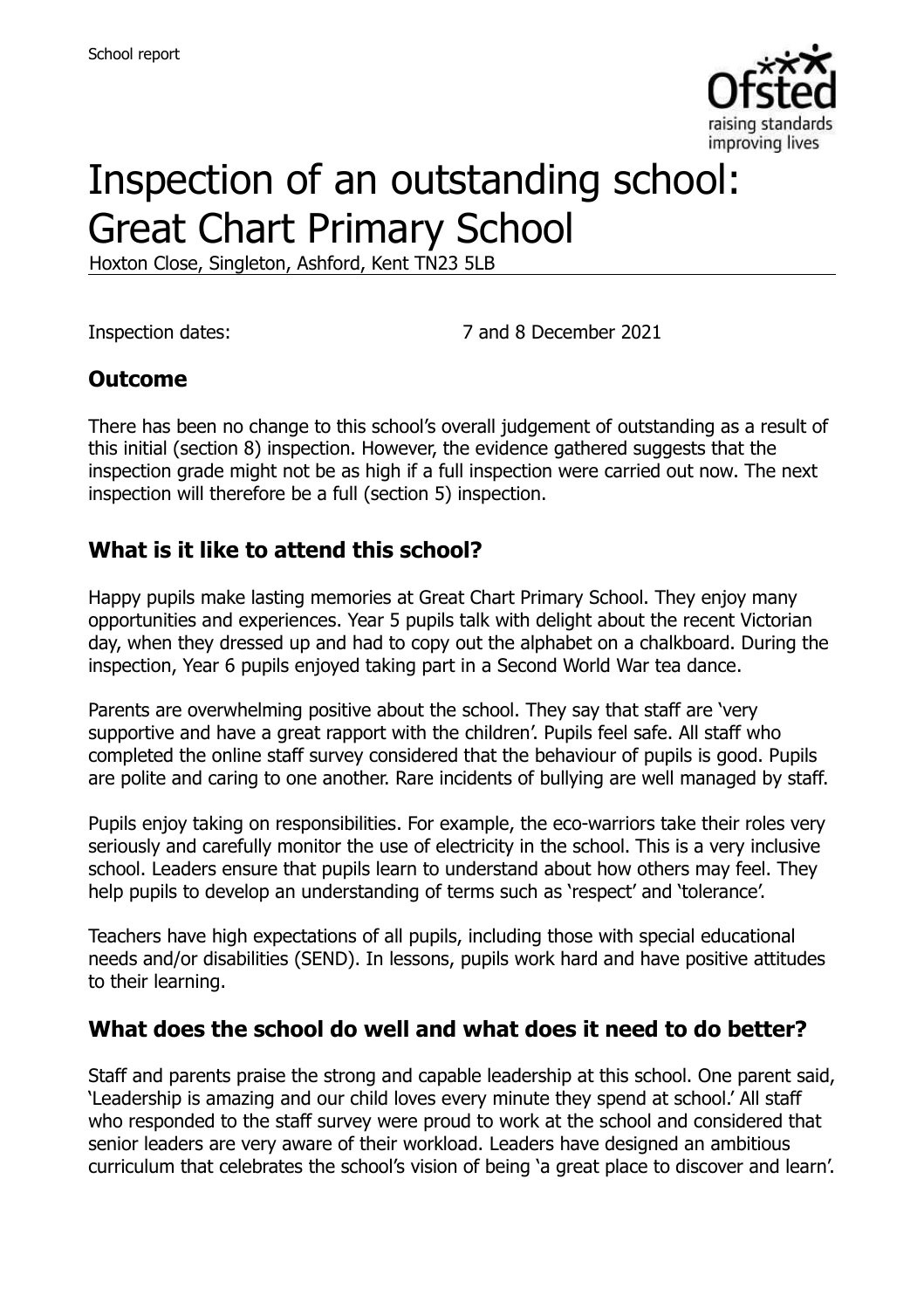

Curriculum plans have been written for all year groups in each subject. These plans clearly set out the knowledge and skills that pupils will learn in each subject as they progress through the school. In some subjects, such as history and geography, there is now a focus on building pupils' confidence in their understanding of key concepts and vocabulary across the topics they study.

Teachers are highly experienced and enjoy working at the school. They have good subject knowledge and explain new learning carefully. In lessons, pupils are often engrossed in the various tasks and activities that staff provide. Staff check pupils' knowledge and understanding of subjects regularly. For example, in subjects such as mathematics staff check to make sure that pupils have really understood essential knowledge.

Developing a love of reading is a key priority for the school. In the Reception Year, children begin to learn phonics as soon as they start school. They quickly learn the sounds of all the letters of the alphabet. Leaders are aware of the further work needed to ensure all staff have the training to deliver the phonics programme confidently. As pupils move through the school, they learn to read fluently and with enjoyment.

Staff know pupils very well. The special educational needs and disabilities coordinator works closely with parents and staff to plan the right support for each pupil. These plans are regularly checked and, if needed, the curriculum is changed to ensure that pupils with SEND are successful in their learning. The school has supported children joining the school in the early years very effectively. For example, staff have helped them to settle quickly into school routines.

The provision for personal development is a strength of the school. There are numerous opportunities for pupils to develop their cultural understanding through trips and visits. Music plays a large part in school life. Pupils have regular opportunities to perform, such as at Christmas concerts. They play a range of instruments at the school productions. Pupils also learn about taking on responsibility, for example when representing the views of others on the school council.

At breaktimes and lunchtimes, pupils play well together. The school grounds provide many opportunities for pupils to develop their physical skills. Pupils talk proudly about how they complete the various trim trails. They also use the grounds to gain a wider appreciation of the natural environment and improve their mental well-being. They appreciate activities such as gardening and forest school.

In discussion with the headteacher, the inspector agreed that the implementation of the curriculum in the foundation subjects as well as ongoing training in the teaching of phonics may usefully serve as a focus for the next inspection.

# **Safeguarding**

The arrangements for safeguarding are effective.

Safeguarding is a priority for all staff. They are well trained and keep meticulous records. All staff know pupils and their families well. They are able to quickly identify any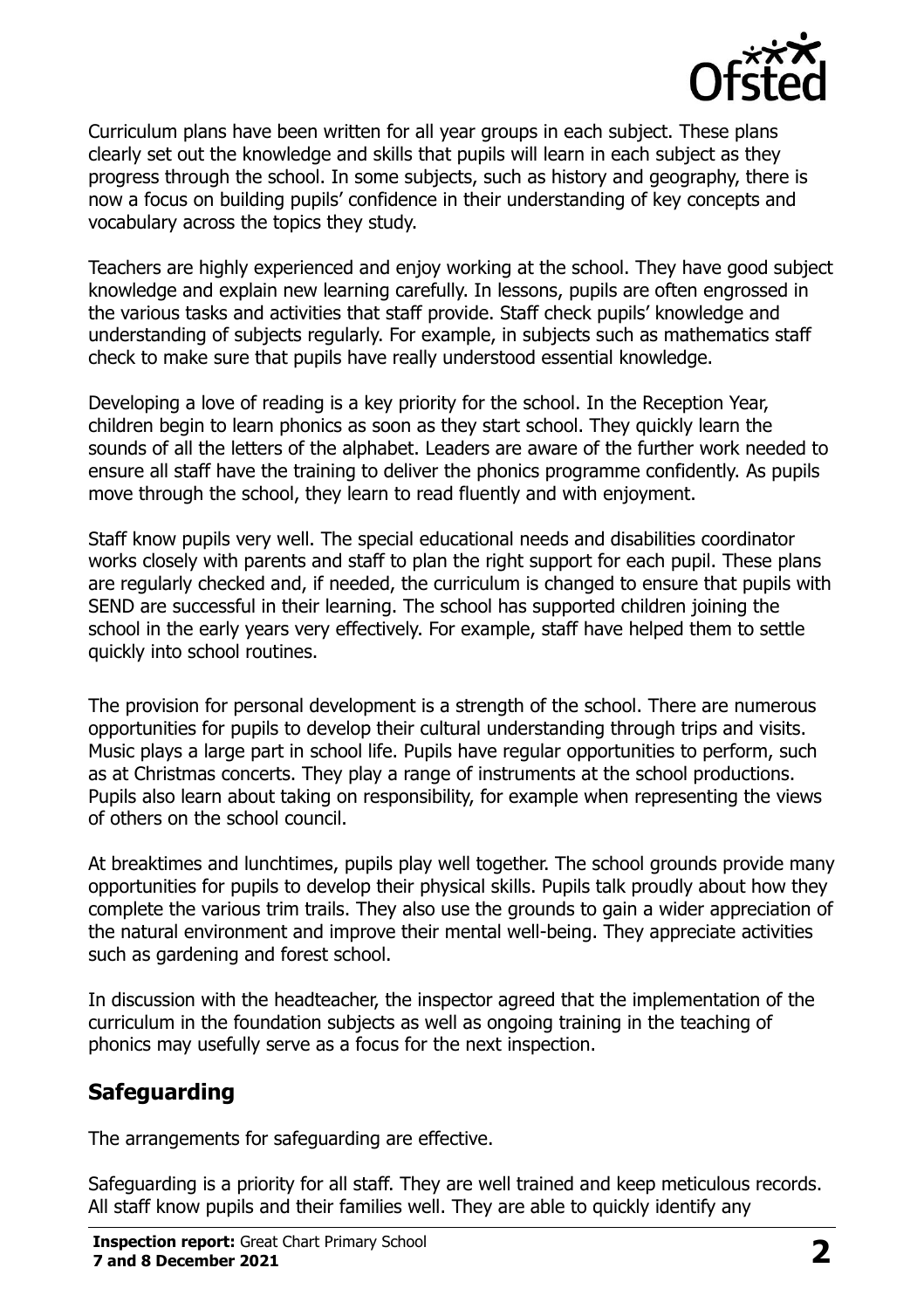

concerns. There is close communication with a range of external agencies to ensure that pupils are kept safe.

Pupils say that they feel safe at this school. They learn how to stay safe in many situations, such as when online. For example, they know not to disclose any personal information when online. Pupils know that they need to alert an adult if they have any concerns.

## **What does the school need to do to improve?**

# **(Information for the school and appropriate authority)**

- In some subjects, such as history and geography, leaders are still implementing how pupils can make stronger connections across the topics they study. Leaders must continue to monitor the full implementation of the curriculum. This will ensure pupils are more confident to use and apply the key concepts and vocabulary they learn.
- While pupils read fluently for their age, not all staff have the detailed knowledge they need to teach the phonics programme. Leaders need to make sure that every member of staff is an expert in teaching phonics. This will ensure that all pupils read with confidence and can access a wide variety of fiction and non-fiction books.

# **Background**

When we have judged a school to be outstanding, we will then normally go into the school about once every four years to confirm that the school remains outstanding. This is called a section 8 inspection of a good or outstanding school, because it is carried out under section 8 of the Education Act 2005. We do not give graded judgements on a section 8 inspection. However, if we find evidence that a school would now receive a higher or lower grade, then the next inspection will be a section 5 inspection. Usually this is within one to two years of the date of the section 8 inspection. If we have serious concerns about safeguarding, behaviour or the quality of education, we will deem the section 8 inspection as a section 5 inspection immediately.

This is the first section 8 inspection since we judged the school to be outstanding in March 2016.

#### **How can I feed back my views?**

You can use [Ofsted Parent View](https://parentview.ofsted.gov.uk/) to give Ofsted your opinion on your child's school, or to find out what other parents and carers think. We use information from Ofsted Parent View when deciding which schools to inspect, when to inspect them and as part of their inspection.

The Department for Education has further *guidance* on how to complain about a school.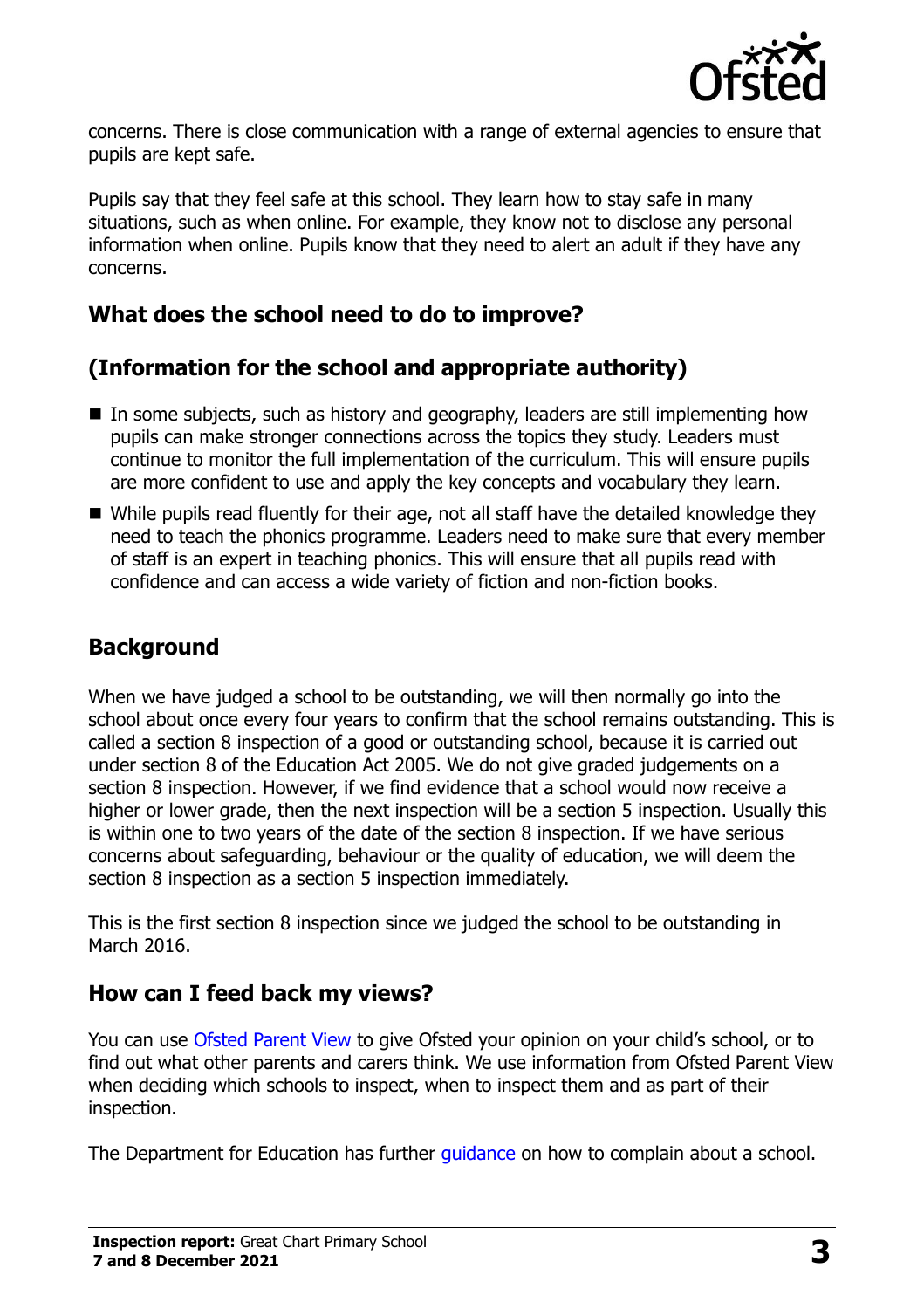

If you are the school and you are not happy with the inspection or the report, you can [complain to Ofsted.](https://www.gov.uk/complain-ofsted-report)

## **Further information**

You can search for [published performance information](http://www.compare-school-performance.service.gov.uk/) about the school.

In the report, '[disadvantaged pupils](http://www.gov.uk/guidance/pupil-premium-information-for-schools-and-alternative-provision-settings)' refers to those pupils who attract government pupil premium funding: pupils claiming free school meals at any point in the last six years and pupils in care or who left care through adoption or another formal route.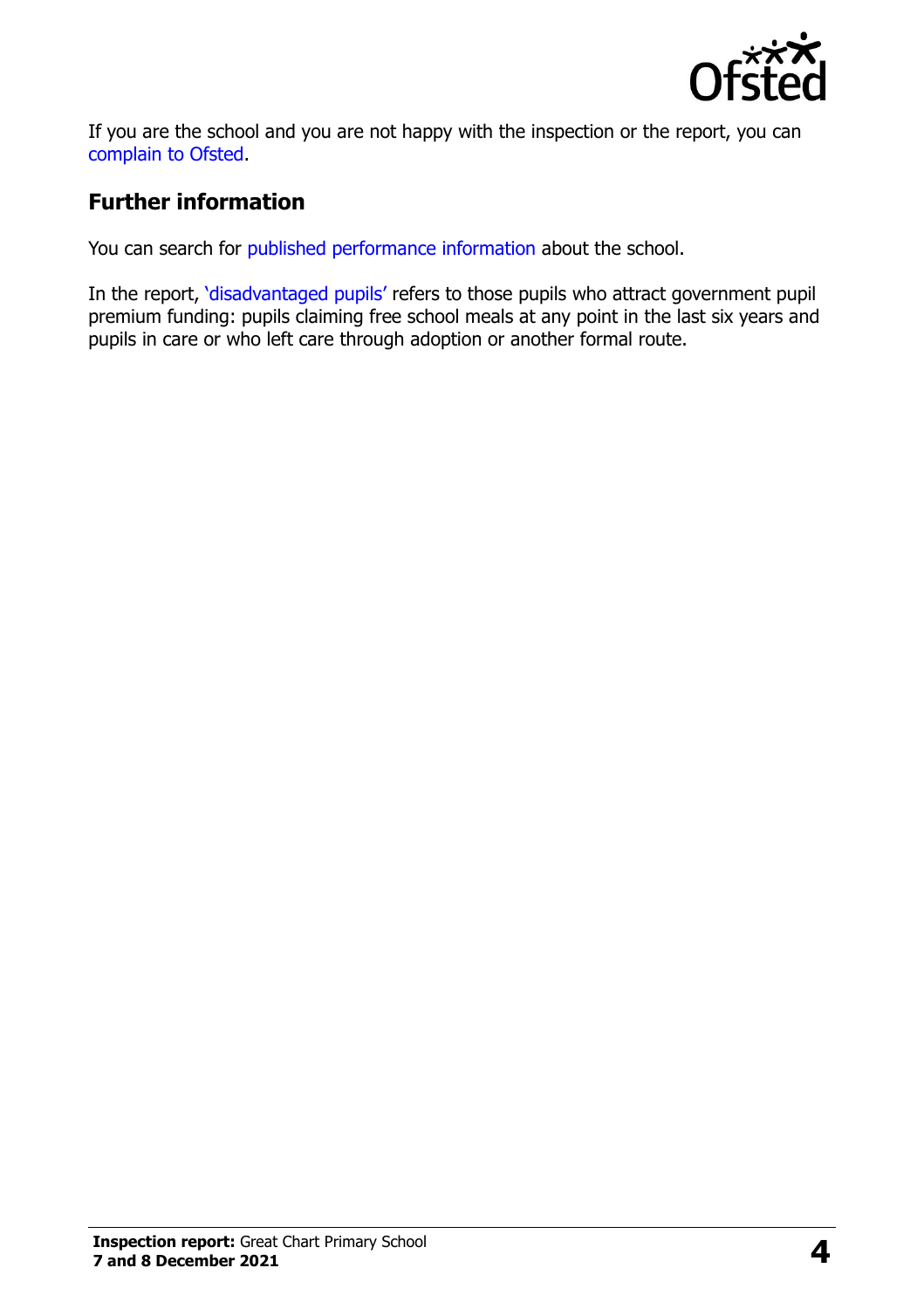

## **School details**

| Unique reference number             | 118375                                                             |
|-------------------------------------|--------------------------------------------------------------------|
| <b>Local authority</b>              | Kent                                                               |
| <b>Inspection number</b>            | 10211931                                                           |
| <b>Type of school</b>               | Primary                                                            |
| <b>School category</b>              | Maintained                                                         |
| Age range of pupils                 | 4 to 11                                                            |
| <b>Gender of pupils</b>             | Mixed                                                              |
| Number of pupils on the school roll | 420                                                                |
| <b>Appropriate authority</b>        | The governing body                                                 |
| <b>Chair of governing body</b>      | <b>Stuart Fitch</b>                                                |
| <b>Headteacher</b>                  | <b>Wendy Pang</b>                                                  |
| Website                             | www.great-chart.kent.sch.uk                                        |
| Date of previous inspection         | 15 and 16 March 2016, under section 8 of<br>the Education Act 2005 |

# **Information about this school**

- The school offers weekly support for a small number of pupils who attend a local special school.
- The school uses one registered alternative provision.

#### **Information about this inspection**

- This was the first routine inspection the school received since the COVID-19 pandemic began. The inspector discussed the impact of the pandemic with school leaders and has taken that into account in their evaluation.
- The inspector carried out deep dives in these subjects: reading, mathematics and history. For each deep dive, the inspector met with subject leaders, looked at curriculum plans, visited a sample of lessons, spoke to teachers, spoke to some pupils about their learning and looked at samples of pupils' work.
- The inspector met with the headteacher, the deputy headteacher and other members of the senior leadership team. There was a meeting with the chair and two other members from the governing body. There was a telephone conversation with a representative from the local authority.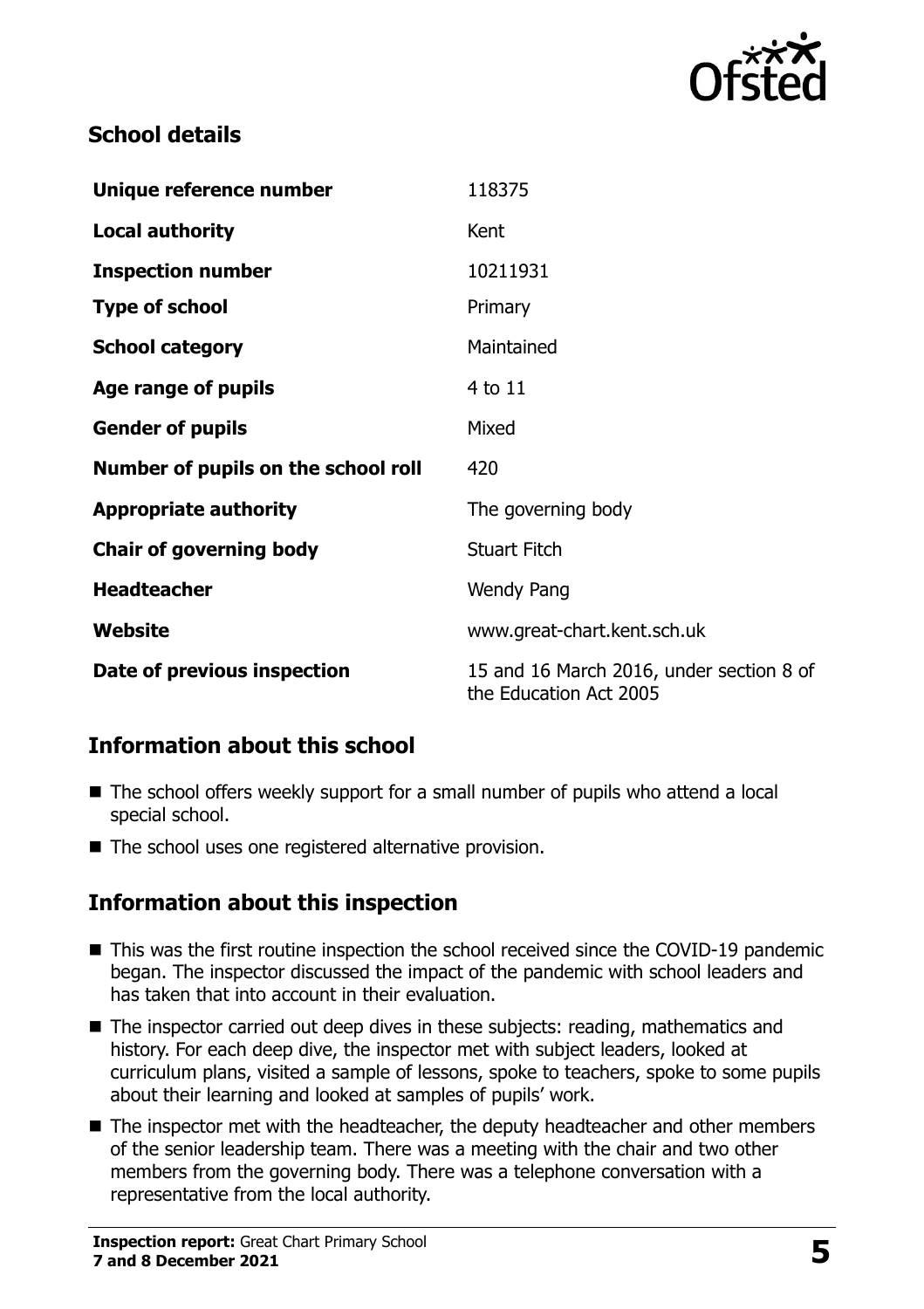

- To inspect the effectiveness of safeguarding, the inspector scrutinised the school's single central record and spoke to staff and pupils. The inspector looked at a range of safeguarding records and behaviour logs.
- The inspector reviewed a wide range of school information, including documents on the school's website, leaders' improvement plans and the minutes of the governing body.
- The inspector considered 75 responses to Ofsted's online survey, Ofsted Parent View, including 69 free-text responses submitted during the inspection. The inspector also considered 44 responses to the staff survey.

#### **Inspection team**

Liz Bowes, lead inspector **CELC CONTER CONTER** Ofsted Inspector